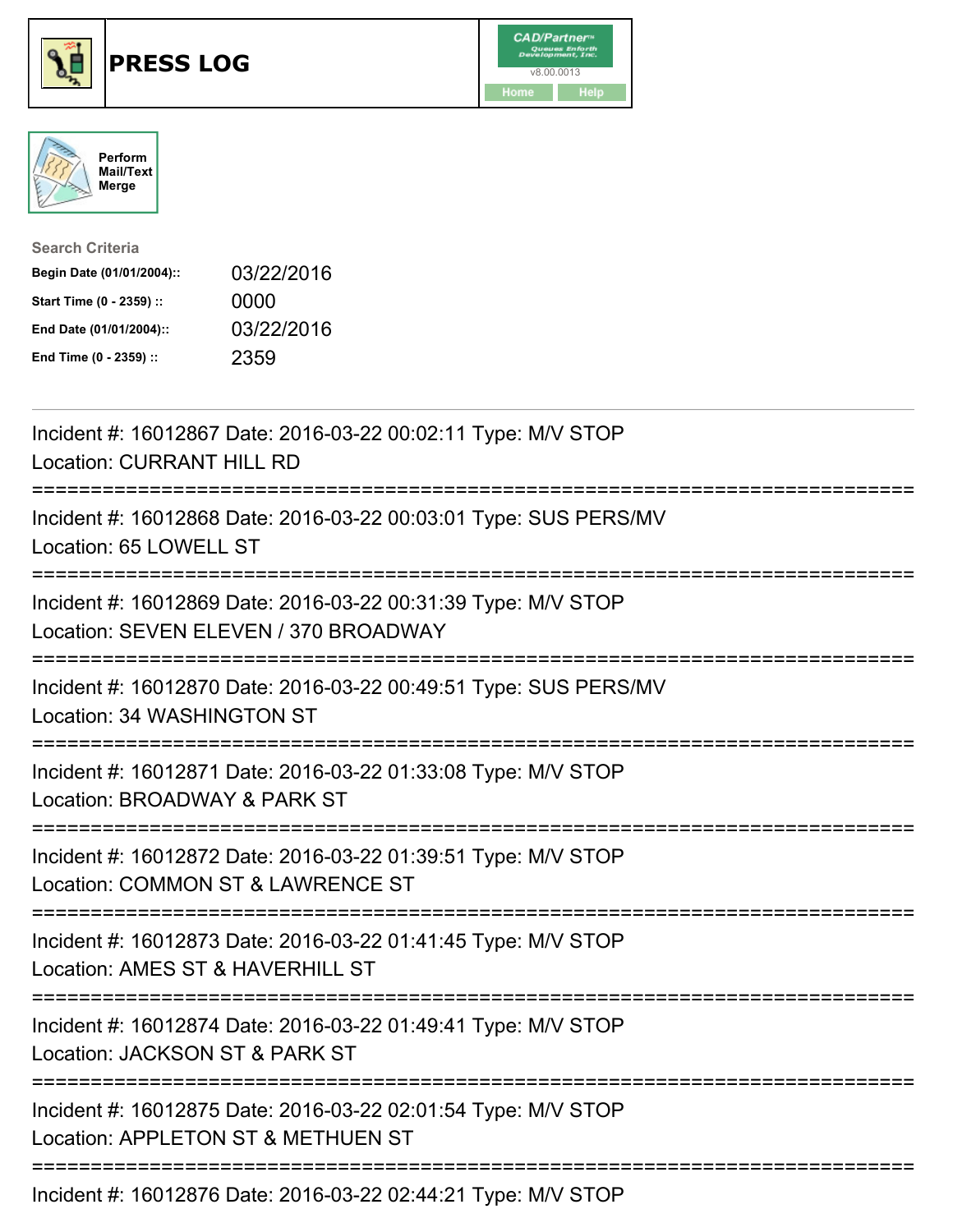| Location: BRADFORD ST & HAMPSHIRE ST                                                                                   |
|------------------------------------------------------------------------------------------------------------------------|
| Incident #: 16012877 Date: 2016-03-22 02:53:31 Type: M/V STOP<br>Location: CANAL ST & MARSTON ST                       |
| Incident #: 16012879 Date: 2016-03-22 02:54:03 Type: TOW OF M/V<br>Location: TRESPASS TOW S37802 / 29 CAMELLA TEOLI WY |
| Incident #: 16012878 Date: 2016-03-22 02:54:23 Type: M/V STOP<br>Location: ELM ST & WHITE ST                           |
| Incident #: 16012880 Date: 2016-03-22 03:07:31 Type: TOW OF M/V<br>Location: TRESPASS TOW / 476 RIVERSIDE DR           |
| Incident #: 16012881 Date: 2016-03-22 03:09:34 Type: M/V STOP<br><b>Location: BROADWAY</b>                             |
| Incident #: 16012882 Date: 2016-03-22 05:04:15 Type: DISTURBANCE<br>Location: LAWRENCE GENERAL HOSPITAL / 1 GENERAL ST |
| Incident #: 16012883 Date: 2016-03-22 05:25:11 Type: M/V STOP<br>Location: HAVERHILL ST & LAWRENCE ST                  |
| Incident #: 16012884 Date: 2016-03-22 07:05:30 Type: M/V STOP<br>Location: CANAL ST & MILL ST                          |
| Incident #: 16012885 Date: 2016-03-22 07:05:36 Type: TOW OF M/V<br>Location: LEAHY SCHOOL / 100 ERVING AV              |
| Incident #: 16012887 Date: 2016-03-22 07:47:44 Type: AUTO ACC/NO PI<br>Location: AVON ST & BRUCE ST                    |
| Incident #: 16012888 Date: 2016-03-22 07:49:01 Type: PARK & WALK<br>Location: 0 BROADWAY                               |
| Incident #: 16012889 Date: 2016-03-22 07:55:52 Type: LOCKOUT<br>Location: 47 CROSBY ST FL 3                            |
| Incident #: 16012890 Date: 2016-03-22 07:56:42 Type: M/V STOP<br>Location: COSBY ST                                    |
| Incident #: 16012891 Date: 2016-03-22 08:09:54 Type: INVEST CONT                                                       |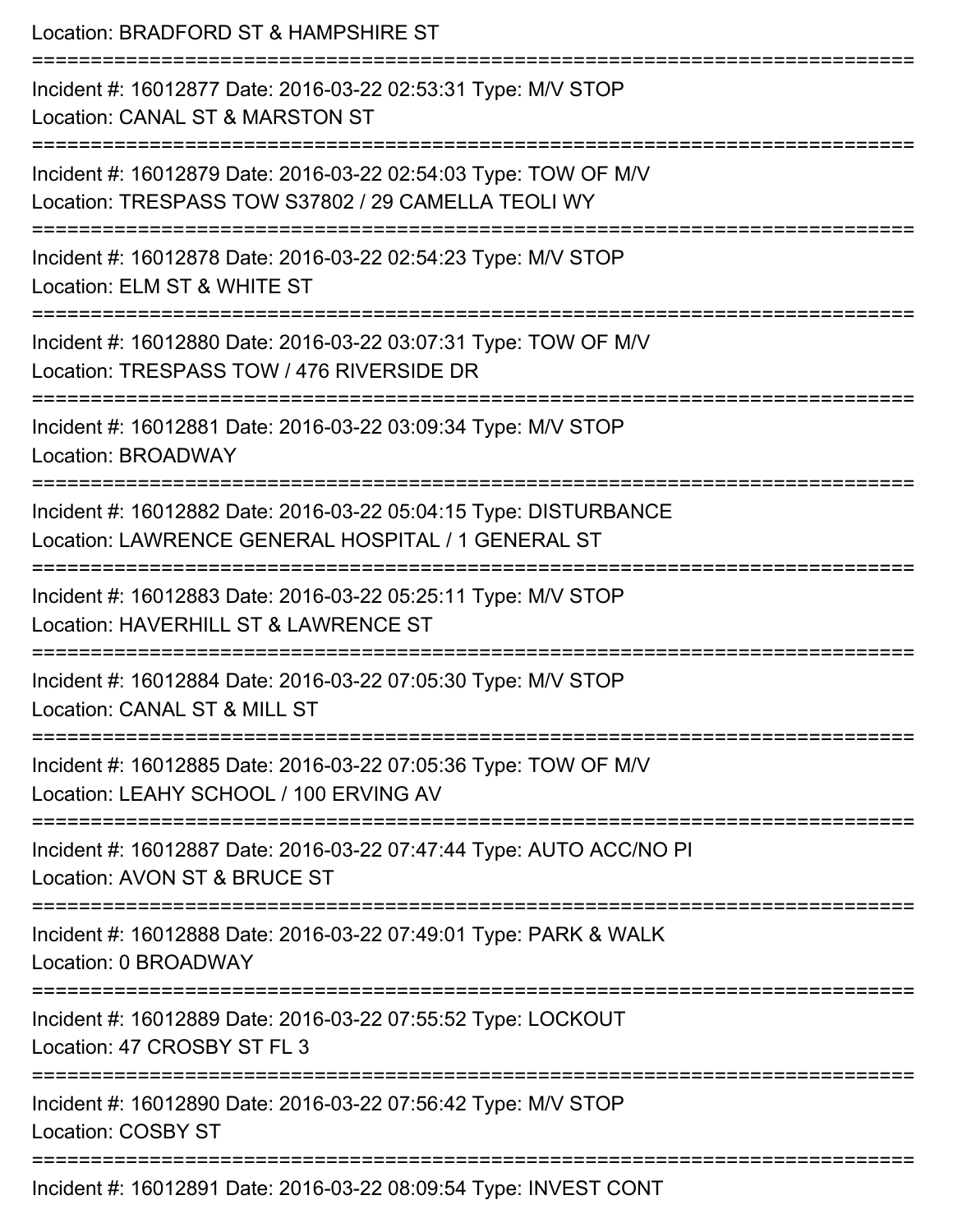| Incident #: 16012892 Date: 2016-03-22 08:24:29 Type: M/V STOP<br><b>Location: PROSPECT ST</b>                                       |
|-------------------------------------------------------------------------------------------------------------------------------------|
| Incident #: 16012893 Date: 2016-03-22 08:25:06 Type: DOMESTIC/PROG<br>Location: 550 BROADWAY                                        |
| Incident #: 16012894 Date: 2016-03-22 08:27:27 Type: M/V STOP<br>Location: FITZ ST & LAWRENCE ST                                    |
| Incident #: 16012895 Date: 2016-03-22 08:29:58 Type: M/V STOP<br><b>Location: CROSBY ST</b>                                         |
| Incident #: 16012896 Date: 2016-03-22 09:05:08 Type: DOMESTIC/PROG<br>Location: CVS PHARMACY / 205 S BROADWAY<br>================== |
| Incident #: 16012897 Date: 2016-03-22 09:13:21 Type: M/V STOP<br>Location: 265 MERRIMACK ST                                         |
| Incident #: 16012898 Date: 2016-03-22 09:16:38 Type: STOL/MV/PAS<br>Location: 8 LEA ST                                              |
| Incident #: 16012899 Date: 2016-03-22 09:23:31 Type: AUTO ACC/PI<br>Location: CROSS ST & FRANKLIN ST                                |
| Incident #: 16012900 Date: 2016-03-22 09:52:21 Type: ALARM/BURG<br>Location: 473 ESSEX ST                                           |
| Incident #: 16012901 Date: 2016-03-22 09:55:05 Type: MV/BLOCKING<br>Location: 576 HOWARD ST                                         |
| Incident #: 16012902 Date: 2016-03-22 10:05:49 Type: M/V STOP<br>Location: 3 WINTHROP AV                                            |
| Incident #: 16012903 Date: 2016-03-22 10:10:52 Type: DISTURBANCE<br>Location: BODWELL ST & GREENWOOD ST                             |
| Incident #: 16012904 Date: 2016-03-22 10:13:10 Type: ALARM/BURG<br>Location: 15 FLORAL ST                                           |
| Incident #: 16012905 Date: 2016-03-22 10:14:33 Type: MAL DAMAGE                                                                     |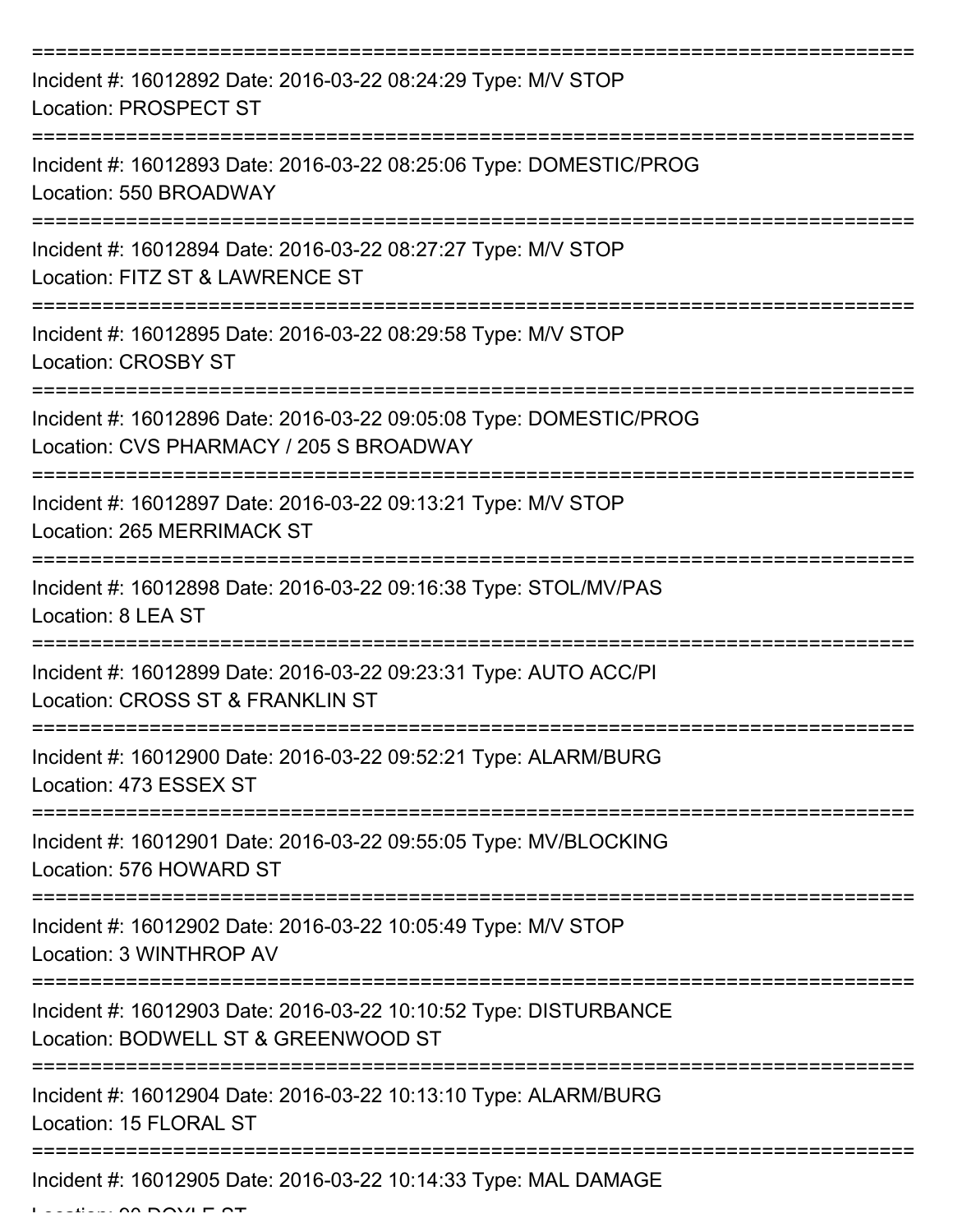| Incident #: 16012906 Date: 2016-03-22 10:17:52 Type: COURT DOC SERVE<br>Location: 70 N PARISH RD                              |
|-------------------------------------------------------------------------------------------------------------------------------|
| Incident #: 16012907 Date: 2016-03-22 10:23:39 Type: M/V STOP<br>Location: KENT ST & S UNION ST                               |
| Incident #: 16012908 Date: 2016-03-22 10:25:31 Type: SPECIAL CHECK<br>Location: 117 WATER ST                                  |
| Incident #: 16012909 Date: 2016-03-22 10:40:18 Type: HIT & RUN M/V<br>Location: 567 MT VERNON ST                              |
| Incident #: 16012910 Date: 2016-03-22 10:43:08 Type: M/V STOP<br>Location: ANDOVER ST & WINTHROP AV                           |
| Incident #: 16012911 Date: 2016-03-22 10:44:08 Type: PARK & WALK<br>Location: BRADFORD ST & BROADWAY                          |
| Incident #: 16012912 Date: 2016-03-22 10:46:10 Type: SPECIAL CHECK<br>Location: MALDEN MILLS INDUSTRIES, INC / 46 STAFFORD ST |
| Incident #: 16012913 Date: 2016-03-22 10:56:23 Type: INVESTIGATION<br>Location: PARTHUM SCHOOL / 255 E HAVERHILL ST           |
| Incident #: 16012914 Date: 2016-03-22 11:03:36 Type: SPECIAL CHECK<br>Location: 676 LOWELL ST                                 |
| Incident #: 16012915 Date: 2016-03-22 11:09:50 Type: M/V STOP<br>Location: 190 BROADWAY                                       |
| Incident #: 16012916 Date: 2016-03-22 11:18:18 Type: B&E/PAST<br>Location: WALK-IN / 198 PHILLIPS ST                          |
| Incident #: 16012917 Date: 2016-03-22 11:34:27 Type: WARRANT SERVE<br>Location: 379 HAVERHILL ST #8                           |
| Incident #: 16012918 Date: 2016-03-22 11:38:28 Type: M/V STOP<br>Location: BROADWAY & CONCORD ST                              |
| Incident #: 16012919 Date: 2016-03-22 11:49:43 Type: SPECIAL CHECK                                                            |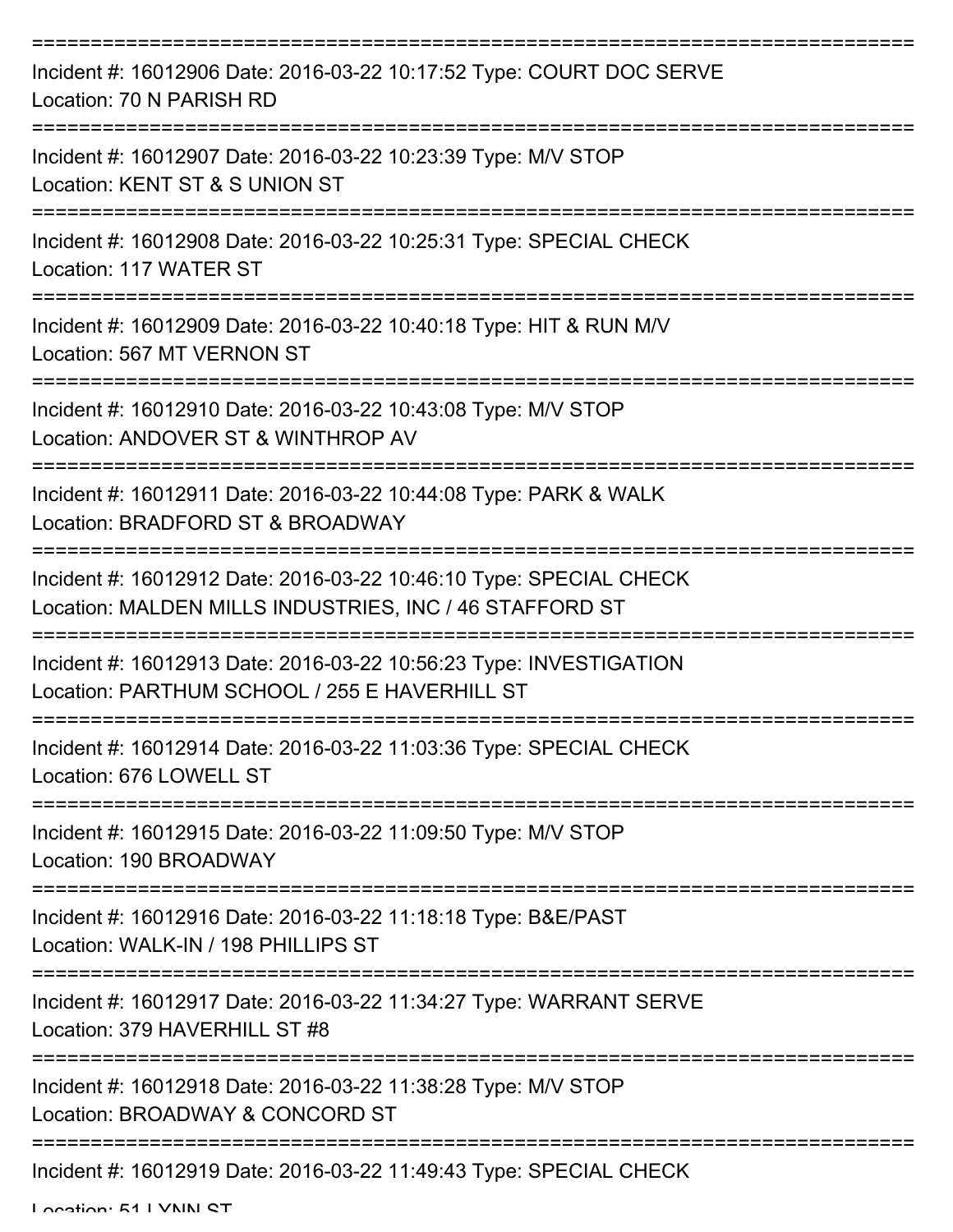| Incident #: 16012920 Date: 2016-03-22 11:52:42 Type: COURT DOC SERVE<br>Location: 24 MARGIN ST                        |
|-----------------------------------------------------------------------------------------------------------------------|
| Incident #: 16012921 Date: 2016-03-22 12:04:57 Type: INVEST CONT<br>Location: LAWRENCE HIGH SCHOOL / 70 N PARISH RD   |
| Incident #: 16012922 Date: 2016-03-22 12:10:57 Type: SPECIAL CHECK<br>Location: 84 OSGOOD ST                          |
| Incident #: 16012923 Date: 2016-03-22 12:11:12 Type: LARCENY/ATTMEPT<br>Location: 39 WINTER ST                        |
| Incident #: 16012924 Date: 2016-03-22 12:15:10 Type: INVESTIGATION<br>Location: OSGOOD ST & SALEM ST                  |
| Incident #: 16012925 Date: 2016-03-22 12:24:41 Type: SPECIAL CHECK<br>Location: 305 ERVING AV                         |
| Incident #: 16012926 Date: 2016-03-22 12:52:59 Type: INVEST CONT<br>Location: LAWRENCE HIGH SCHOOL / 70 N PARISH RD   |
| Incident #: 16012928 Date: 2016-03-22 13:23:27 Type: HIT & RUN M/V<br>Location: 155 FERRY ST                          |
| Incident #: 16012929 Date: 2016-03-22 13:23:41 Type: SUS PERS/MV<br>Location: HAFFNERS GAS STATION / 469 HAVERHILL ST |
| Incident #: 16012927 Date: 2016-03-22 13:24:21 Type: INVESTIGATION<br>Location: 333 HOWARD ST                         |
| Incident #: 16012930 Date: 2016-03-22 13:26:47 Type: M/V STOP<br>Location: BRADFORD ST & BROADWAY                     |
| Incident #: 16012931 Date: 2016-03-22 13:41:33 Type: M/V STOP<br>Location: HAMPSHIRE ST & MYRTLE ST                   |
| Incident #: 16012932 Date: 2016-03-22 14:11:41 Type: SUS PERS/MV<br>Location: HAMPSHIRE ST & VALLEY ST                |
| Incident #: 16012933 Date: 2016-03-22 14:14:08 Type: M/V STOP                                                         |

Location: 64 RAILROAD ST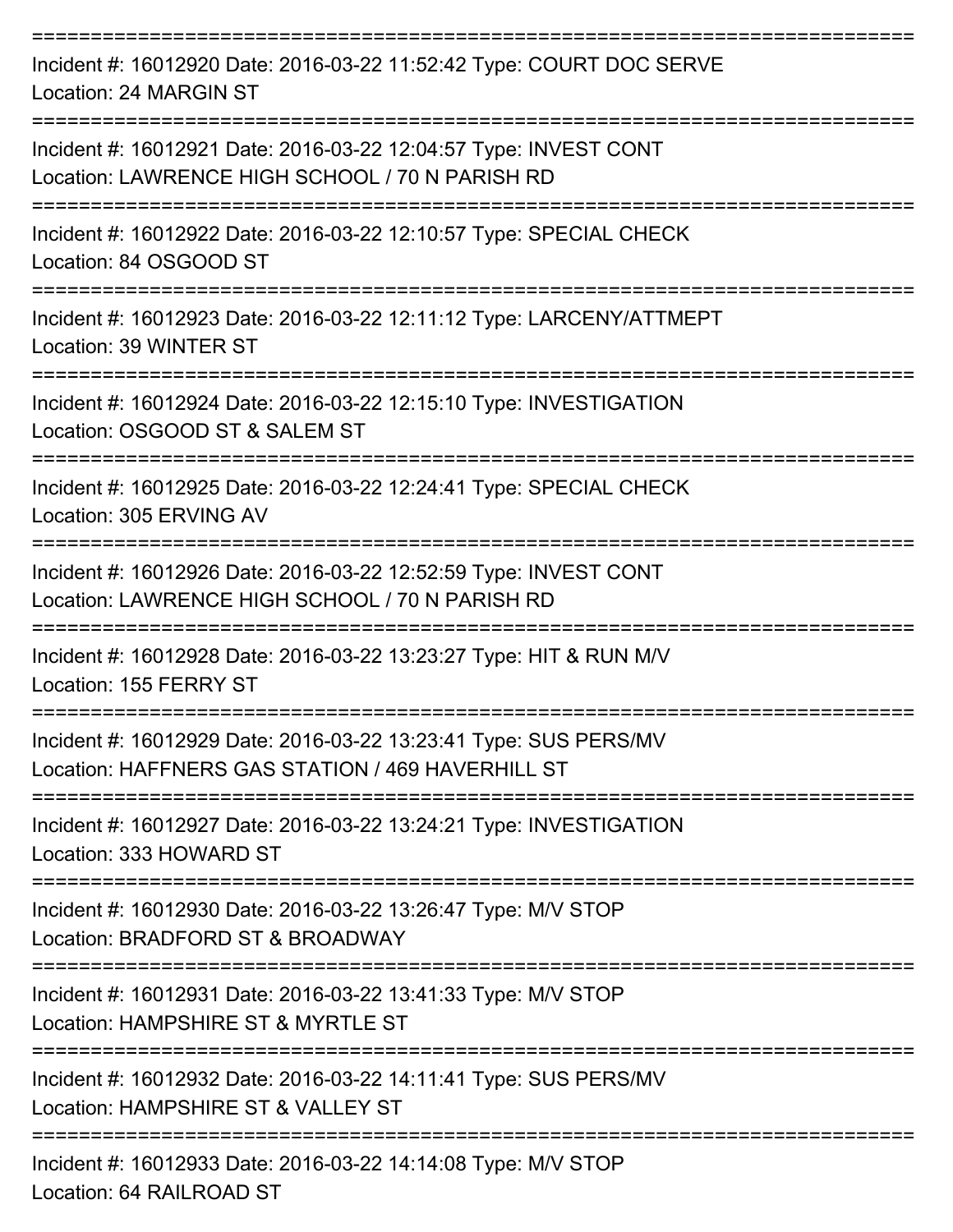| Incident #: 16012934 Date: 2016-03-22 14:34:30 Type: MAL DAMAGE<br>Location: SANTO DOMINGO MOTORS / 415 HAVERHILL ST                                                   |
|------------------------------------------------------------------------------------------------------------------------------------------------------------------------|
| ===============================<br>Incident #: 16012935 Date: 2016-03-22 14:40:13 Type: ANIMAL COMPL<br>Location: 1 BROOKLINE ST                                       |
| Incident #: 16012936 Date: 2016-03-22 14:40:57 Type: ROBBERY ARMED<br>Location: 405 PROSPECT ST<br>====================================<br>--------------------------- |
| Incident #: 16012937 Date: 2016-03-22 14:41:23 Type: FRAUD<br>Location: 19 DANA ST                                                                                     |
| Incident #: 16012938 Date: 2016-03-22 14:43:14 Type: MEDIC SUPPORT<br>Location: 197 EXCHANGE ST                                                                        |
| Incident #: 16012939 Date: 2016-03-22 14:54:54 Type: DISTURBANCE<br>Location: 326 WALNUT ST FL 1<br>:====================                                              |
| Incident #: 16012940 Date: 2016-03-22 15:05:39 Type: MAL DAMAGE<br>Location: 90 DOYLE ST                                                                               |
| Incident #: 16012941 Date: 2016-03-22 15:10:41 Type: SPECIAL CHECK<br>Location: 200 COMMON ST                                                                          |
| Incident #: 16012942 Date: 2016-03-22 15:14:19 Type: M/V STOP<br>Location: HAMPSHIRE ST & LOWELL ST                                                                    |
| Incident #: 16012943 Date: 2016-03-22 15:15:00 Type: 209A/SERVE<br>Location: 9 EXCHANGE ST                                                                             |
| Incident #: 16012945 Date: 2016-03-22 15:18:43 Type: 209A/VIOLATION<br>Location: DUNKIN DONUTS / 61 S UNION ST                                                         |
| Incident #: 16012944 Date: 2016-03-22 15:19:54 Type: M/V STOP<br>Location: BROADWAY & LOWELL ST                                                                        |
| Incident #: 16012946 Date: 2016-03-22 15:21:03 Type: UNWANTEDGUEST<br>Location: 205 BROADWAY                                                                           |
| Incident #: 16012947 Date: 2016-03-22 15:22:59 Type: 209A/VIOLATION<br>Location: WALK-IN / 478 RIVERSIDE DR #101                                                       |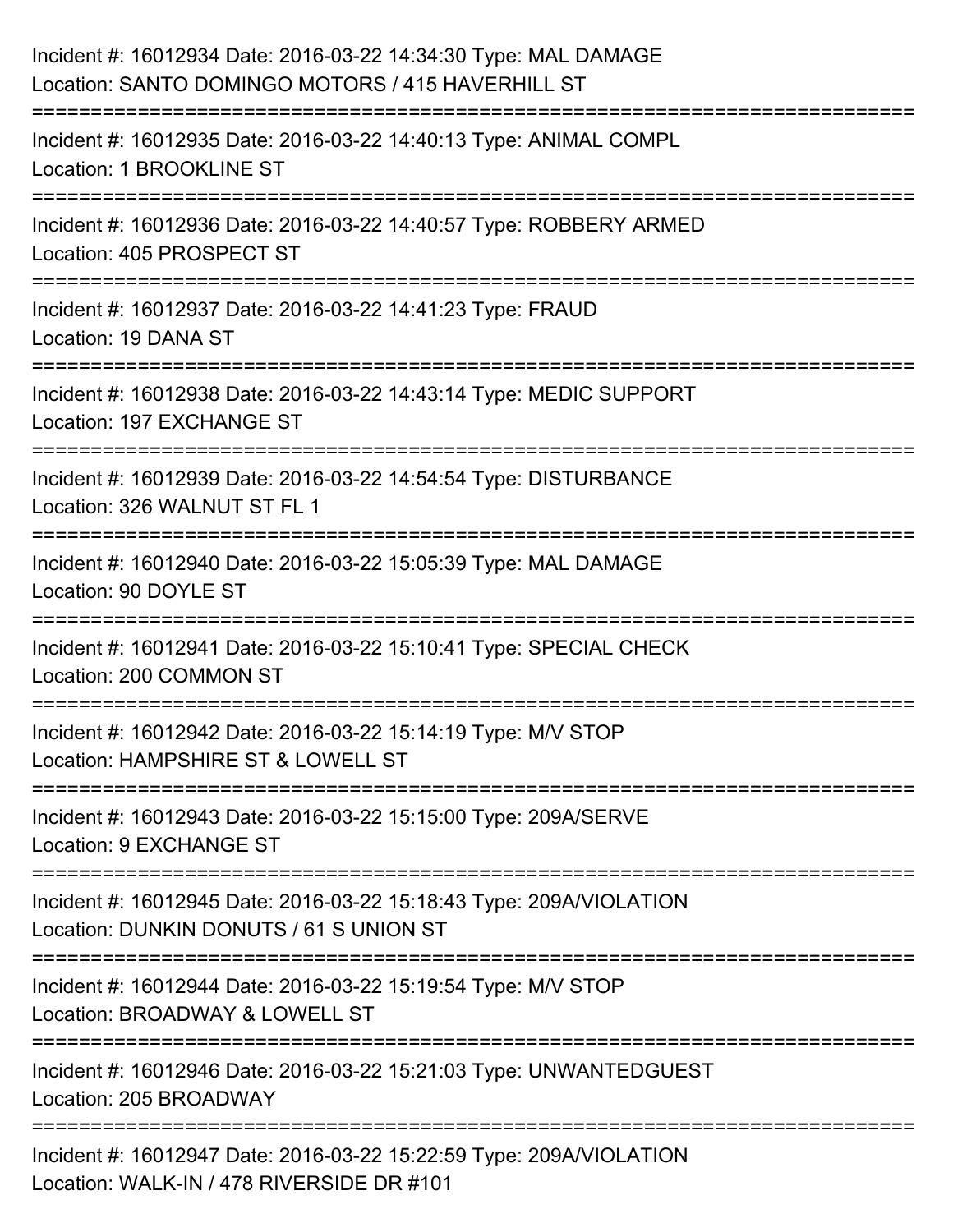| Incident #: 16012948 Date: 2016-03-22 15:24:12 Type: 209A/SERVE<br>Location: 3 LEA ST                               |
|---------------------------------------------------------------------------------------------------------------------|
| Incident #: 16012949 Date: 2016-03-22 15:25:31 Type: SUS PERS/MV<br>Location: 6 STEARNS AV                          |
| Incident #: 16012950 Date: 2016-03-22 15:27:49 Type: TOW OF M/V<br>Location: 22 DUCKETT AV                          |
| Incident #: 16012951 Date: 2016-03-22 15:31:19 Type: 209A/SERVE<br>Location: 257 BROADWAY                           |
| Incident #: 16012952 Date: 2016-03-22 15:33:54 Type: FIGHT<br>Location: HAMPSHIRE ST & MYRTLE ST<br>=============== |
| Incident #: 16012953 Date: 2016-03-22 15:37:58 Type: 209A/SERVE<br>Location: 26 HILLSIDE AV                         |
| Incident #: 16012954 Date: 2016-03-22 15:39:07 Type: M/V STOP<br>Location: BROADWAY & LOWELL ST                     |
| Incident #: 16012955 Date: 2016-03-22 15:41:40 Type: M/V STOP<br>Location: FRANKLIN ST & LOWELL ST                  |
| Incident #: 16012956 Date: 2016-03-22 15:44:38 Type: INVEST CONT<br>Location: 360 MERRIMACK ST                      |
| Incident #: 16012957 Date: 2016-03-22 15:47:14 Type: MEDIC SUPPORT<br>Location: BRADFORD ST & BROADWAY              |
| Incident #: 16012958 Date: 2016-03-22 15:47:56 Type: DOMESTIC/PROG<br>Location: 23 BODWELL ST                       |
| Incident #: 16012959 Date: 2016-03-22 15:53:35 Type: COURT DOC SERVE<br>Location: 68 EASTON ST                      |
| Incident #: 16012960 Date: 2016-03-22 15:57:57 Type: COURT DOC SERVE<br>Location: 12 STEVENS AV                     |
| Incident #: 16012962 Date: 2016-03-22 15:59:00 Type: SUS PERS/MV<br>Location: FINNA HOUSE / 203 HAVERHILL ST        |

===========================================================================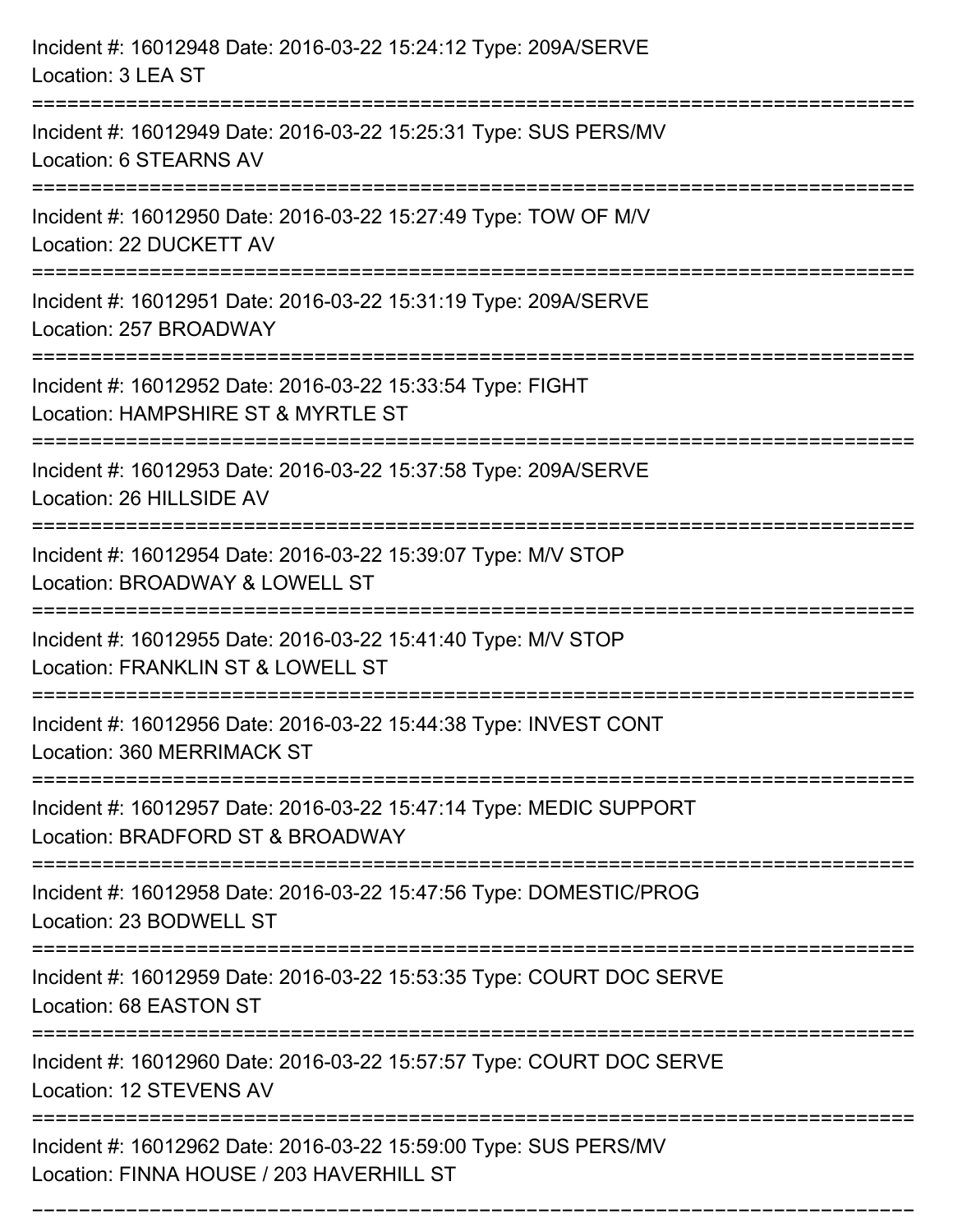| Incident #: 16012961 Date: 2016-03-22 15:59:32 Type: LARCENY/MV/PAST<br>Location: 18 BEACON ST #10                                       |
|------------------------------------------------------------------------------------------------------------------------------------------|
| Incident #: 16012963 Date: 2016-03-22 16:03:42 Type: M/V STOP<br>Location: BRADFORD ST & HAMPSHIRE ST                                    |
| Incident #: 16012964 Date: 2016-03-22 16:13:38 Type: AUTO ACC/UNK PI<br>Location: ANDOVER ST & BALLARD RD<br>=========================== |
| Incident #: 16012965 Date: 2016-03-22 16:13:54 Type: AUTO ACC/UNK PI<br>Location: ANDOVER ST & BALLARD RD                                |
| Incident #: 16012966 Date: 2016-03-22 16:24:11 Type: MAL DAMG PROG<br>Location: WALGREENS / 220 S BROADWAY<br>:========================= |
| Incident #: 16012967 Date: 2016-03-22 16:35:09 Type: HIT & RUN M/V<br>Location: 65 MANCHESTER ST                                         |
| Incident #: 16012968 Date: 2016-03-22 16:45:24 Type: DISTURBANCE<br>Location: 155 HAVERHILL ST                                           |
| Incident #: 16012969 Date: 2016-03-22 16:48:10 Type: 209A/SERVE<br>Location: 13 BAILEY ST                                                |
| Incident #: 16012970 Date: 2016-03-22 16:59:51 Type: LARCENY/PAST<br>Location: SUPER LIQUORS / 35 S BROADWAY                             |
| Incident #: 16012971 Date: 2016-03-22 17:00:09 Type: THREATS<br>Location: WALK-IN / 6 BOXFORD ST #1                                      |
| Incident #: 16012972 Date: 2016-03-22 17:17:51 Type: SUS PERS/MV<br><b>Location: ARLINGTON ST</b>                                        |
| Incident #: 16012973 Date: 2016-03-22 17:26:12 Type: M/V STOP<br>Location: 1 UNION ST                                                    |
| Incident #: 16012974 Date: 2016-03-22 17:37:53 Type: M/V STOP<br>Location: CANAL ST & MILL ST                                            |
| Incident #: 16012975 Date: 2016-03-22 17:40:10 Type: INVEST CONT<br>Location: 8 LEA ST FL 3                                              |
|                                                                                                                                          |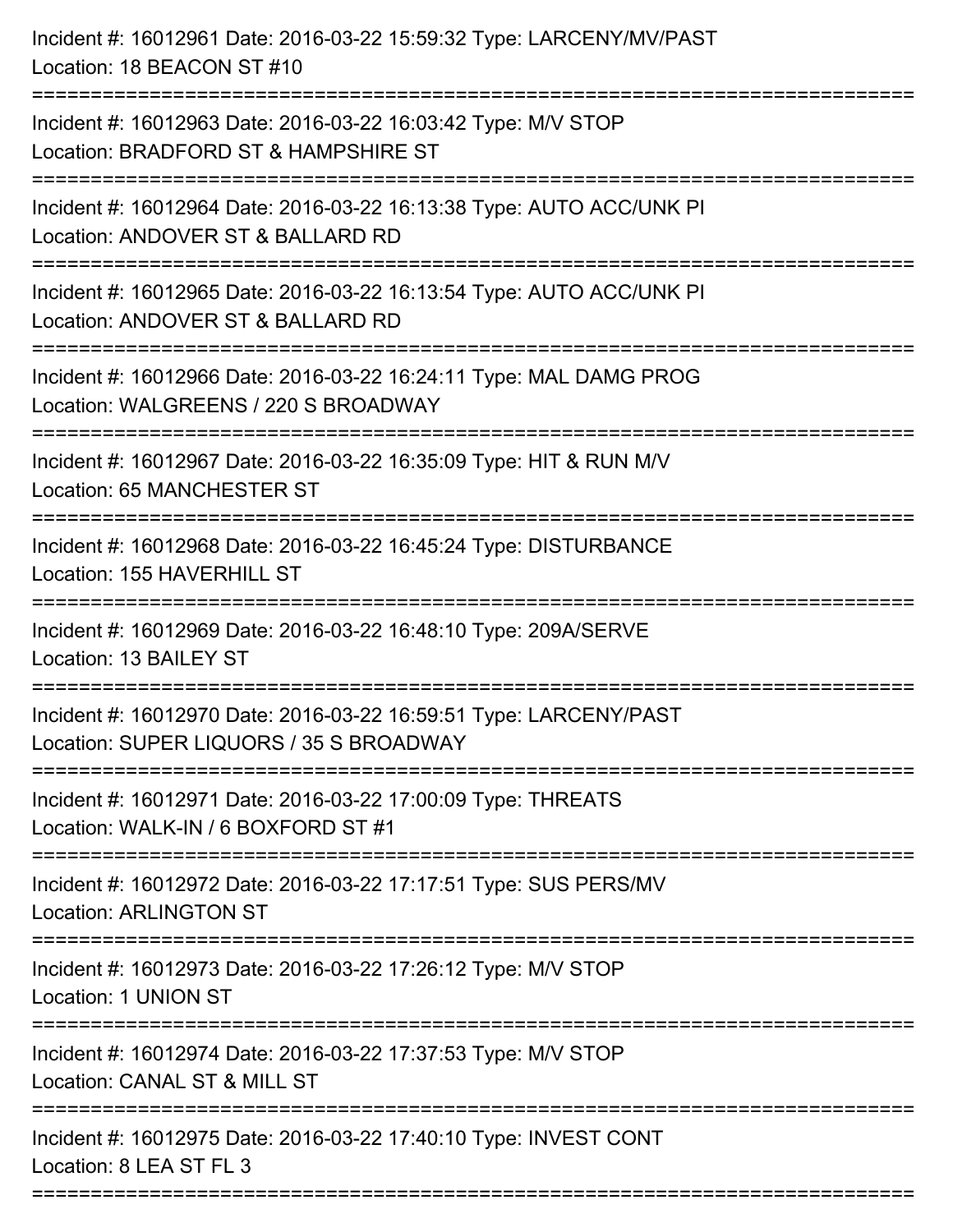| Location: LAWRENCE ST & PARK ST                                                                               |
|---------------------------------------------------------------------------------------------------------------|
| Incident #: 16012977 Date: 2016-03-22 17:48:22 Type: DRUG VIO<br>Location: 75 DRACUT ST                       |
| Incident #: 16012978 Date: 2016-03-22 17:50:49 Type: 209A/SERVE<br>Location: 257 BROADWAY                     |
| Incident #: 16012979 Date: 2016-03-22 17:54:05 Type: M/V STOP<br><b>Location: CANAL ST</b>                    |
| Incident #: 16012980 Date: 2016-03-22 18:06:20 Type: M/V STOP<br>Location: 288 LAWRENCE ST                    |
| Incident #: 16012981 Date: 2016-03-22 18:08:07 Type: M/V STOP<br><b>Location: CANAL ST</b>                    |
| Incident #: 16012982 Date: 2016-03-22 18:08:51 Type: M/V STOP<br>Location: FERN ST & LAWRENCE ST              |
| Incident #: 16012983 Date: 2016-03-22 18:17:18 Type: ALARM/BURG<br>Location: TD BANKNORTH MA / 305 S BROADWAY |
| Incident #: 16012984 Date: 2016-03-22 18:21:15 Type: AUTO ACC/NO PI<br>Location: 64 NEWTON ST                 |
| Incident #: 16012985 Date: 2016-03-22 18:22:14 Type: M/V STOP<br>Location: BROADWAY & CONCORD ST              |
| Incident #: 16012986 Date: 2016-03-22 18:30:56 Type: COURT DOC SERVE<br>Location: 73 JACKSON ST               |
| Incident #: 16012987 Date: 2016-03-22 18:35:15 Type: MV/BLOCKING<br>Location: 8 CHELMSFORD ST                 |
| Incident #: 16012988 Date: 2016-03-22 18:36:32 Type: M/V STOP<br>Location: CENTRAL BRIDGE / 0 MERRIMACK ST    |
| Incident #: 16012989 Date: 2016-03-22 18:37:03 Type: ALARM/BURG<br>Location: 13 S BROADWAY                    |

Incident #: 16012990 Date: 2016 03 22 18:37:34 Type: COURT DOC SERVE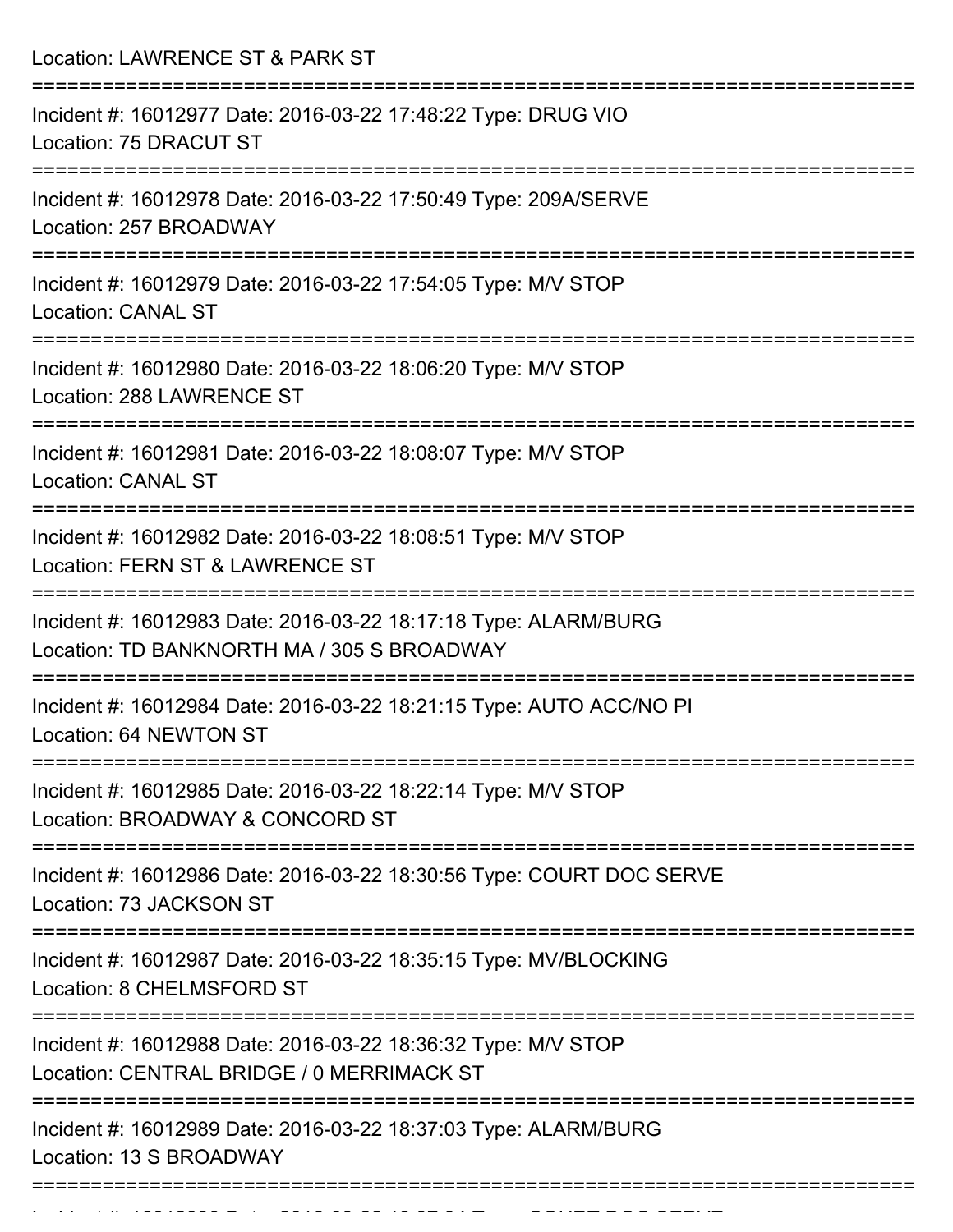| Incident #: 16012991 Date: 2016-03-22 18:38:01 Type: ANIMAL COMPL<br>Location: 218 AMESBURY ST #1 FL 1                    |
|---------------------------------------------------------------------------------------------------------------------------|
| Incident #: 16012992 Date: 2016-03-22 19:09:42 Type: KEEP PEACE<br>Location: WALK-IN / 42 OHIO AV #1                      |
| Incident #: 16012993 Date: 2016-03-22 19:17:55 Type: HIT & RUN M/V<br>Location: 284 ANDOVER ST                            |
| Incident #: 16012994 Date: 2016-03-22 19:18:36 Type: HIT & RUN M/V<br>Location: 27 BOWDOIN ST                             |
| Incident #: 16012995 Date: 2016-03-22 19:28:42 Type: M/V STOP<br>Location: 543 HAMPSHIRE ST                               |
| :=============<br>Incident #: 16012996 Date: 2016-03-22 19:35:24 Type: ANIMAL COMPL<br>Location: 44 TOWER HILL ST #1 FL 1 |
| Incident #: 16012998 Date: 2016-03-22 19:36:20 Type: SUS PERS/MV<br>Location: 100 SUMMER ST                               |
| Incident #: 16012997 Date: 2016-03-22 19:36:35 Type: DISTURBANCE<br>Location: 297 HIGH ST                                 |
| Incident #: 16012999 Date: 2016-03-22 19:42:16 Type: M/V STOP<br>Location: MARKET ST & PARKER ST                          |
| Incident #: 16013000 Date: 2016-03-22 19:56:05 Type: B&E/PAST<br>Location: 86 EUTAW ST FL 1                               |
| Incident #: 16013001 Date: 2016-03-22 19:58:52 Type: SHOPLIFTING<br>Location: CVS PHARMACY / 266 BROADWAY                 |
| Incident #: 16013002 Date: 2016-03-22 20:14:37 Type: SUS PERS/MV<br>Location: COLONY FOODS, INC / 439 HAVERHILL ST        |
| Incident #: 16013003 Date: 2016-03-22 20:28:57 Type: DISABLED MV<br>Location: 48 HOLLY ST                                 |
|                                                                                                                           |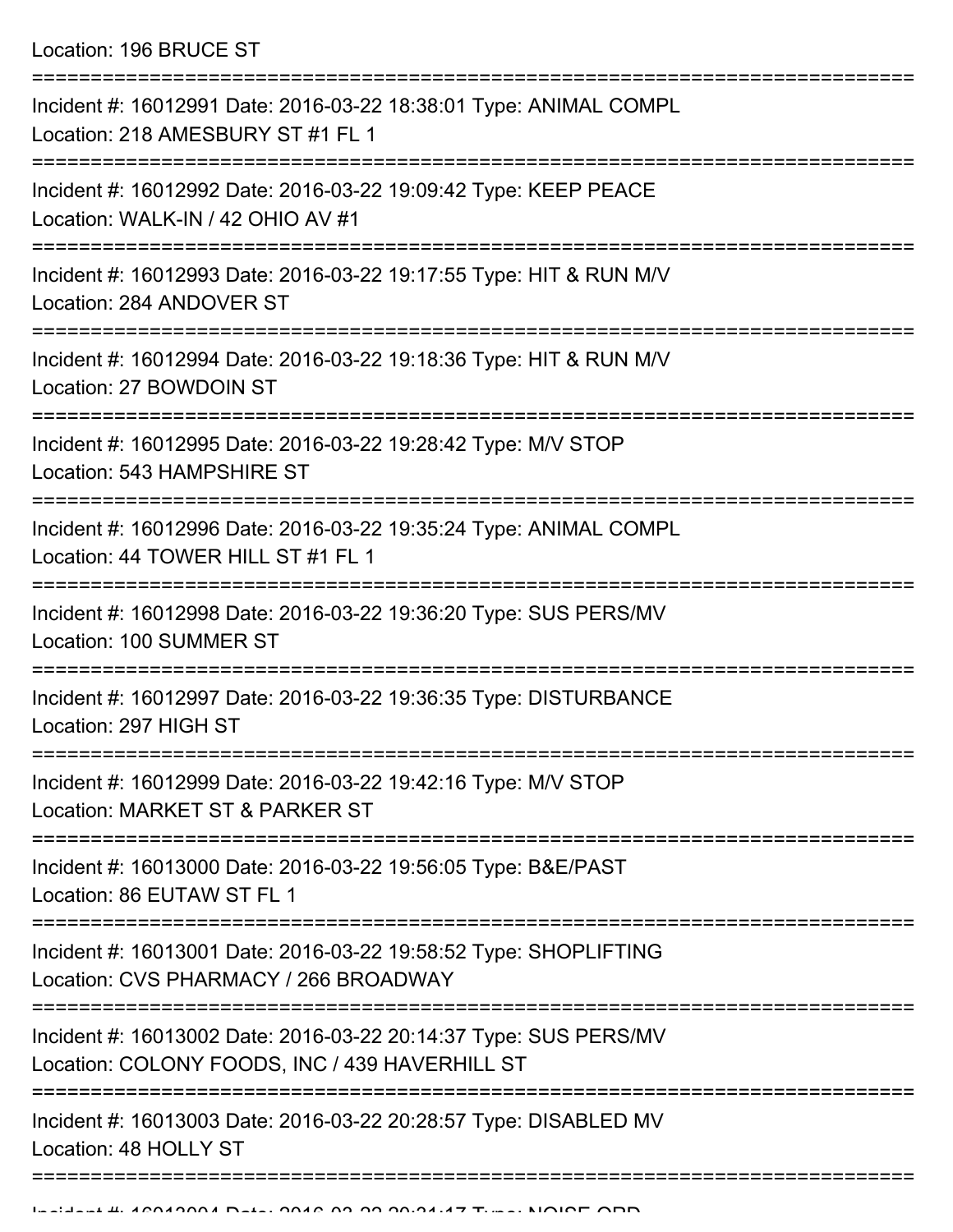| Location: GUILMETTE SCHOOL / 80 BODWELL ST                                                                                     |
|--------------------------------------------------------------------------------------------------------------------------------|
| Incident #: 16013005 Date: 2016-03-22 20:35:04 Type: M/V STOP<br><b>Location: 1 PEMBERTON WY</b>                               |
| Incident #: 16013006 Date: 2016-03-22 20:41:52 Type: M/V STOP<br><b>Location: PEMBERTON WY</b>                                 |
| Incident #: 16013007 Date: 2016-03-22 20:57:08 Type: M/V STOP<br>Location: CONDUIT ST & KNOX ST                                |
| :============================<br>Incident #: 16013008 Date: 2016-03-22 21:18:04 Type: M/V STOP<br>Location: BROADWAY & PARK ST |
| Incident #: 16013009 Date: 2016-03-22 21:43:09 Type: SUS PERS/MV<br>Location: 77 GROTON ST                                     |
| Incident #: 16013010 Date: 2016-03-22 21:53:20 Type: WOMAN DOWN<br>Location: ST MARY-IMMACULATE CONCEPTION / 300 HAVERHILL ST  |
| Incident #: 16013011 Date: 2016-03-22 21:55:59 Type: INVEST CONT<br>Location: 81 CROSS ST                                      |
| Incident #: 16013012 Date: 2016-03-22 21:59:32 Type: UNWANTEDGUEST<br>Location: 297 HIGH ST                                    |
| Incident #: 16013013 Date: 2016-03-22 22:04:57 Type: ASSSIT AMBULANC<br>Location: 18 WINTHROP AV #1 FL 1                       |
| Incident #: 16013014 Date: 2016-03-22 22:08:01 Type: A&B PAST<br>Location: 320 S BROADWAY                                      |
| ================================<br>Incident #: 16013015 Date: 2016-03-22 22:26:39 Type: SUS PERS/MV<br>Location: 6 LISA LN    |
| =====================<br>Incident #: 16013016 Date: 2016-03-22 22:37:36 Type: SUS PERS/MV<br>Location: 100 SPRINGFIELD ST      |
| Incident #: 16013017 Date: 2016-03-22 22:51:36 Type: M/V STOP<br>Location: GRAFTON ST & S UNION ST                             |
| Incident #: 16013018 Date: 2016-03-22 23:20:49 Type: M/V STOP                                                                  |